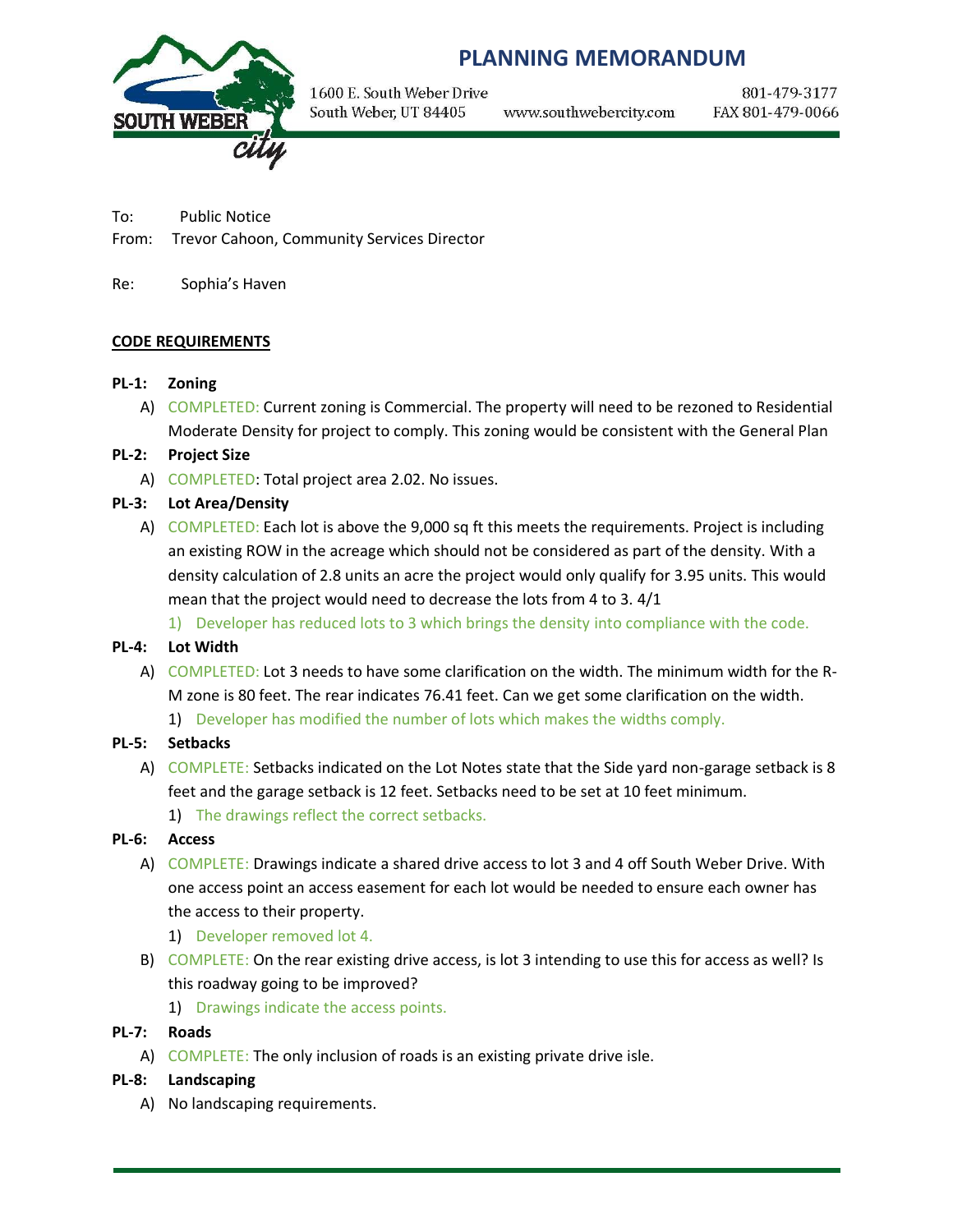# **PL-9: Open Space**

A) No open space requirements.